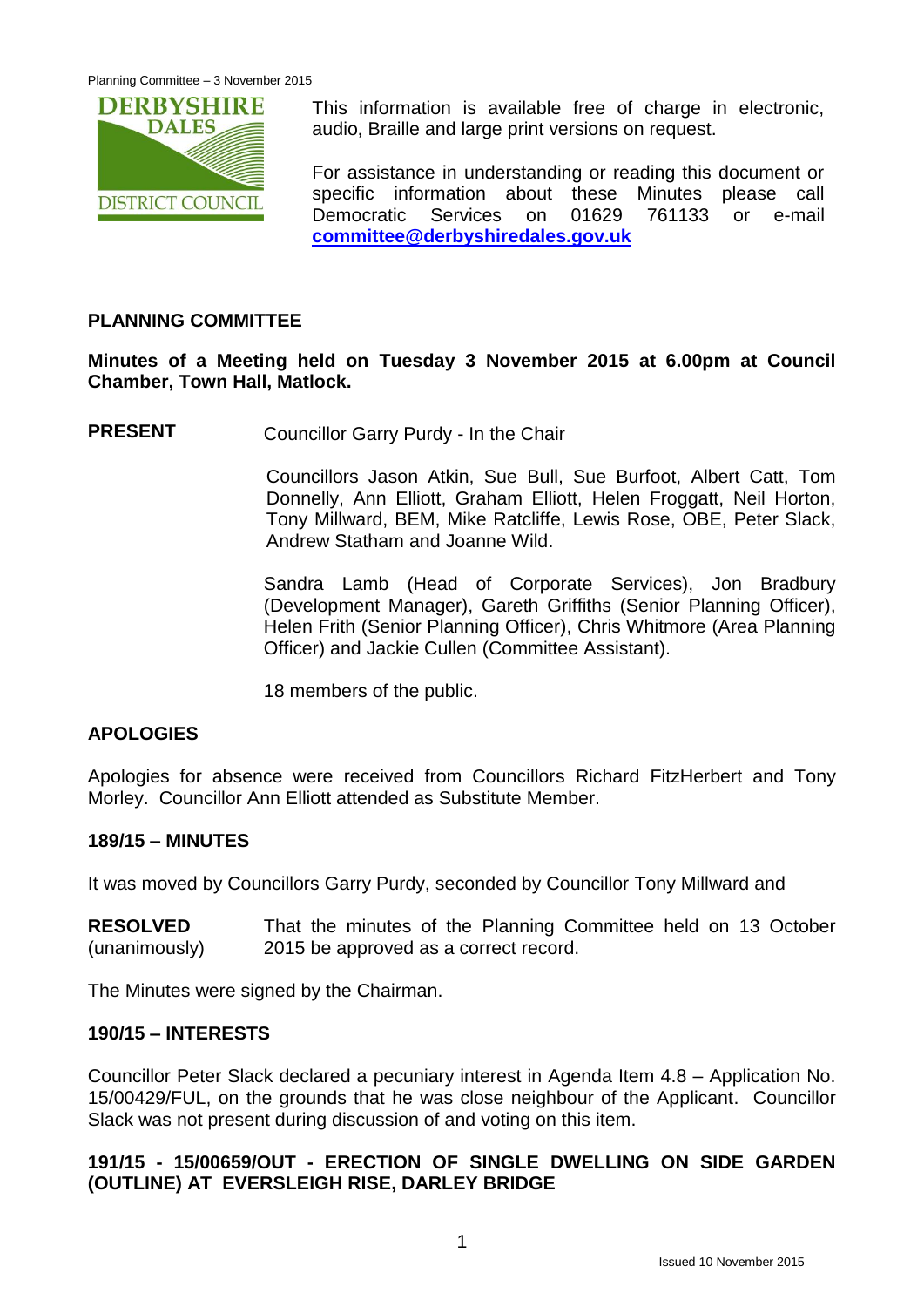Councillor Andrew Statham arrived at 6.06pm during discussion of this item.

The Committee visited the site prior to the meeting to allow members to assess the impact of the proposed development on the character and appearance of the area.

In accordance with the procedure for public participation, Mr Roger Yarwood, the applicant's agent, spoke in favour of the application.

It was moved by Councillor Mike Ratcliffe, seconded by Councillor Lewis Rose and

**RESOLVED** That planning permission be refused for the reasons set out in the report.

| <b>Voting:</b>     |    |
|--------------------|----|
| For                | 14 |
| <b>Against</b>     |    |
| <b>Abstentions</b> | 1  |

The Chairman declared the motion carried.

## **192/15 – APPLICATION 15/00563/FUL - ERECTION OF TWO CAMPING PODS AT HOE GRANGE, BRASSINGTON**

The Committee visited the site prior to the meeting to enable members to appreciate the location of the site and the impact of the development on the local landscape.

In accordance with the procedure for public participation, Mr David Brown, the applicant, spoke in favour of the application.

It was moved by Councillor Lewis Rose, OBE, seconded by Councillor Peter Slack and

#### **RESOLVED**

(unanimously)

- 1. That planning permission be granted for the reason set out below;
- 2. That authority be delegated to the relevant Officers to attach a list of conditions appropriate to this development, including the two set out below.
	- a. The pods should be restricted to holiday use only;
	- b. That a landscaping scheme, designed to minimise the visual impact of the development and safeguard the character of the surrounding landscape, should be submitted to the Local Planning Authority and approved in writing.

Reason: That the modest addition of 2 camping pods would enhance the Applicant's efforts at diversification; it would provide social and economic tourism benefits, and would override the perceived lack of environmental sustainability. As such the development was considered to comply with the Local Plan and NPPF.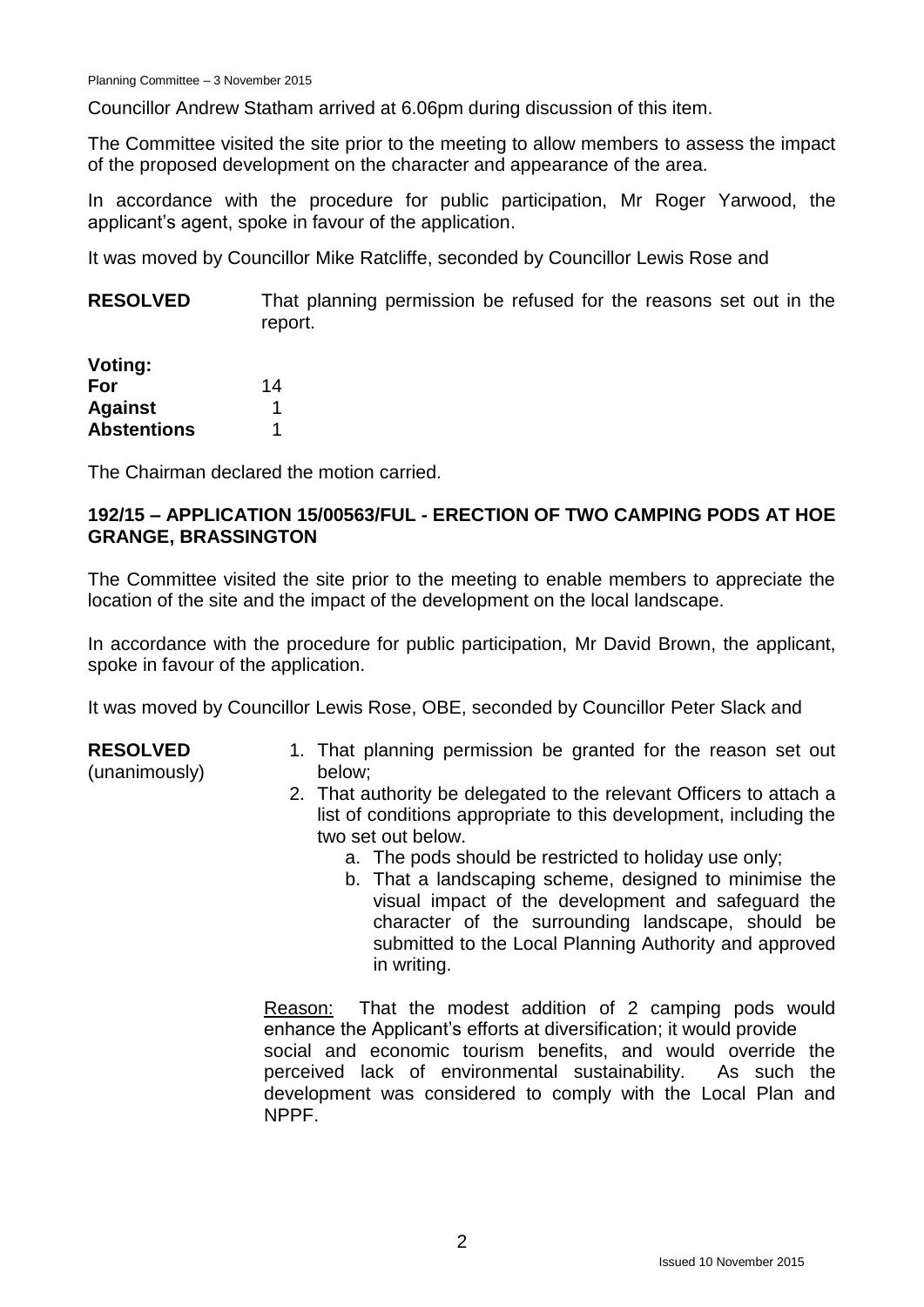## **193/15 – APPLICATION 15/00394/LBALT- CONVERSION AND ALTERATIONS OF MILL TO OFFICE/LIGHT INDUSTRIAL USE AT HAARLEM MILL, DERBY ROAD, WIRKSWORTH**

#### **194/15 – APPLICATION 15/00395/FUL - CONVERSION AND ALTERATIONS OF MILL TO OFFICE/LIGHT INDUSTRIAL USE, AND ERECTION OF 30 DWELLINGS AND ASSOCIATED INFRASTRUCTURE AND ACCESS AT HAARLEM MILL, DERBY ROAD, WIRKSWORTH**

The Committee elected to discuss the above two applications jointly.

The Committee visited the site prior to the meeting to enable members to assess the impact of the proposals on the character, appearance and setting of the Grade II\* and Grade II listed Mill buildings and upon the character and appearance of the area.

The Committee's attention was drawn to correspondence received after publication of the Agenda; this comprised a comment from the District Council's Environmental Health Section relating to the restriction of hours of operation; and a Holding Objection from Derbyshire Wildlife Trust regarding the bat population in the mill building.

The Senior Planning Officer advised that Derbyshire Wildlife Trust's survey may have erroneously included the existing warehouse – this would need clarification.

It was moved by Councillor Mike Ratcliffe, seconded by Councillor Peter Slack and

**RESOLVED** (unanimously)

- 1. That Listed Building consent be granted in respect of the Mill, subject to the conditions as set out in the report
- 2. That authority be delegated to the relevant Officers to grant planning permission :
	- a. On completion of successful negotiations regarding an alternative roof design for the two buildings proposed immediately to the north of the mill complex
	- b. The successful resolution of negotiations regarding the position on bats with the Applicant's ecologists and DWT to secure conditions satisfactory to all parties in relation to the protection of the species concerned;

and subject to modifications to the suggested conditions relating to:

- (i) Hours of operation during construction, and,
- (ii) More flexible hours of operation relating to the potential business units

and an additional condition dealing with contamination on site.

### **195/15 – APPLICATION 15/00382/FUL - VENTILATION UNIT, SATELLITE DISH, CONDENSING BOLIER FLUE, DECKING AND TRELLIS (PART RETROSPECTIVE) AT THE MALTHOUSE, 13A NORTH END, WIRKSWORTH**

The Committee visited the site prior to the meeting to enable Members to assess the impact of the proposals on the character, appearance of the conservation area, the setting of the listed buildings and the amenity of neighbouring residents.

In accordance with the procedure for public participation, Mr John Windsor, Resident,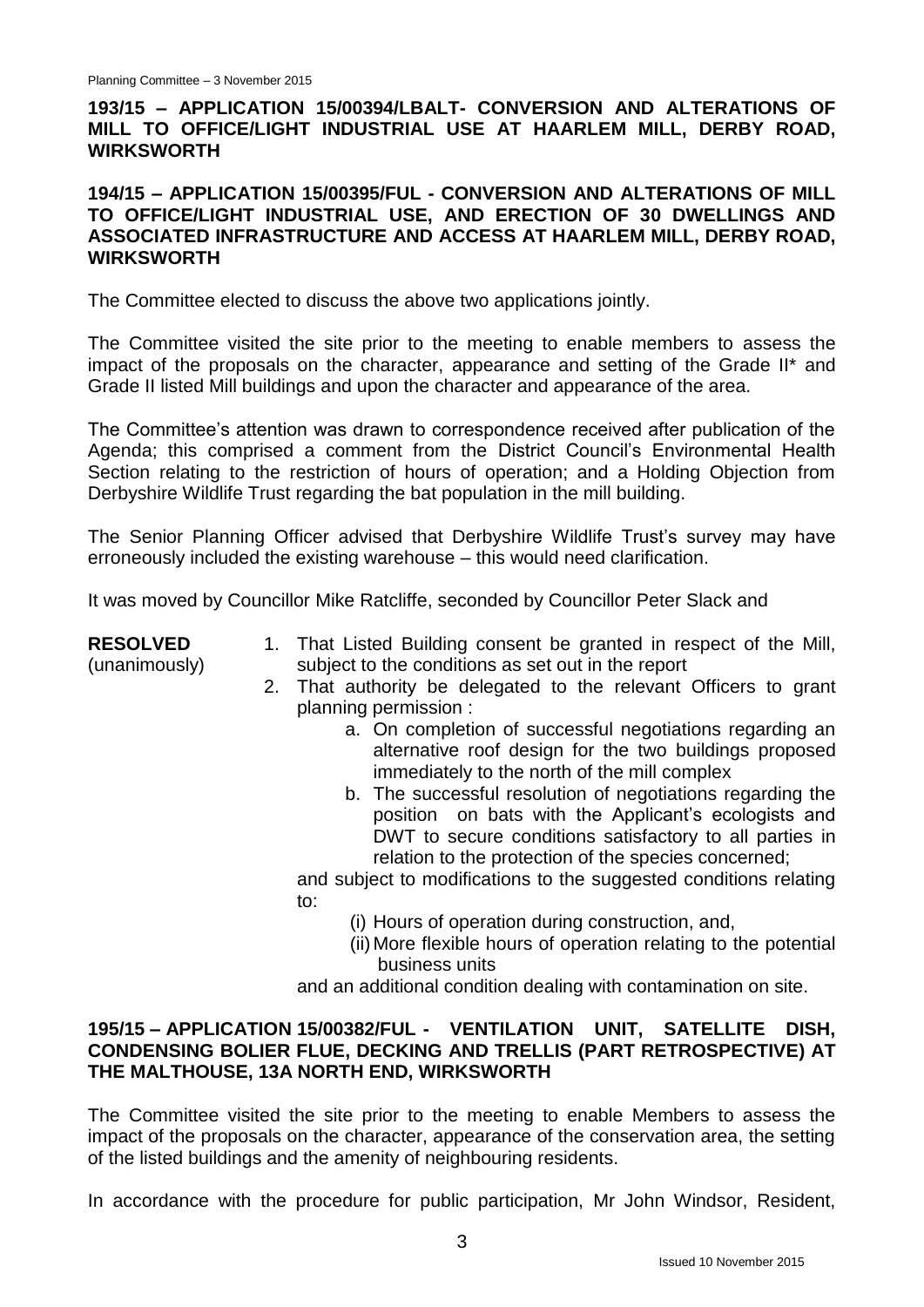spoke against the Application.

It was moved by Councillor Albert Catt, seconded by Councillor Tom Donnelly and

**RESOLVED** (unanimously) That planning permission be granted subject to the conditions set out in the report.

#### **196/15 – APPLICATION 15/00267/OUT - ERECTION OF SINGLE STOREY DWELLING (OUTLINE) AT RIBER LEA, 33A STARKHOLMES ROAD, MATLOCK**

The Committee visited the site prior to the meeting to enable Members to consider the landscape impact of the proposed development.

It was moved by Councillor Lewis Rose, seconded by Councillor Tom Donnelly and

**RESOLVED** (unanimously) That planning permission be granted subject to the conditions set out in the report.

#### **197/15 – APPLICATION 15/00282/FUL - ERECTION OF REPLACEMENT DWELLING AND GARAGE AND RETENTION OF EXISTING DWELLING AS ANCILLARY ACCOMMODATION AT PINETREES, UPPER LUMSDALE, MATLOCK**

The Committee visited the site prior to the meeting to enable Members to assess the impact of the proposal upon the character and appearance of the Lumsdale Conservation Area and the Scheduled Ancient Monument.

In accordance with the procedure for public participation, Mr Gordon Wilding, former resident, and Mr Jonathan Jenkin, the applicant's agent, spoke in favour of the Application.

Correspondence received after publication of the Agenda was distributed at the meeting.

It was moved by Councillor Tony Millward, seconded by Councillor Albert Catt and

**RESOLVED** (unanimously) That planning permission be granted on completion of a S106 legal agreement to rescind the separate independent use of the existing dwelling, subject to the conditions as set out in the report.

### **198/15 – APPLICATION 15/00429/FUL - ERECTION OF AGRICULTURAL STORAGE BUILDING AT LAND ADJACENT TO 11 LITTLE BOLEHILL, WIRKSWORTH**

Councillor Lewis Rose, left the meeting at 7.39pm prior to discussion of this item.

It was moved by Councillor Albert Catt, seconded by Councillor Tom Donnelly and

**RESOLVED** That this Application be deferred in order to allow the Committee to carry out a site visit in order to appreciate the issues involved.

| Voting:            |    |
|--------------------|----|
| For                | 13 |
| <b>Against</b>     |    |
| <b>Abstentions</b> | O  |